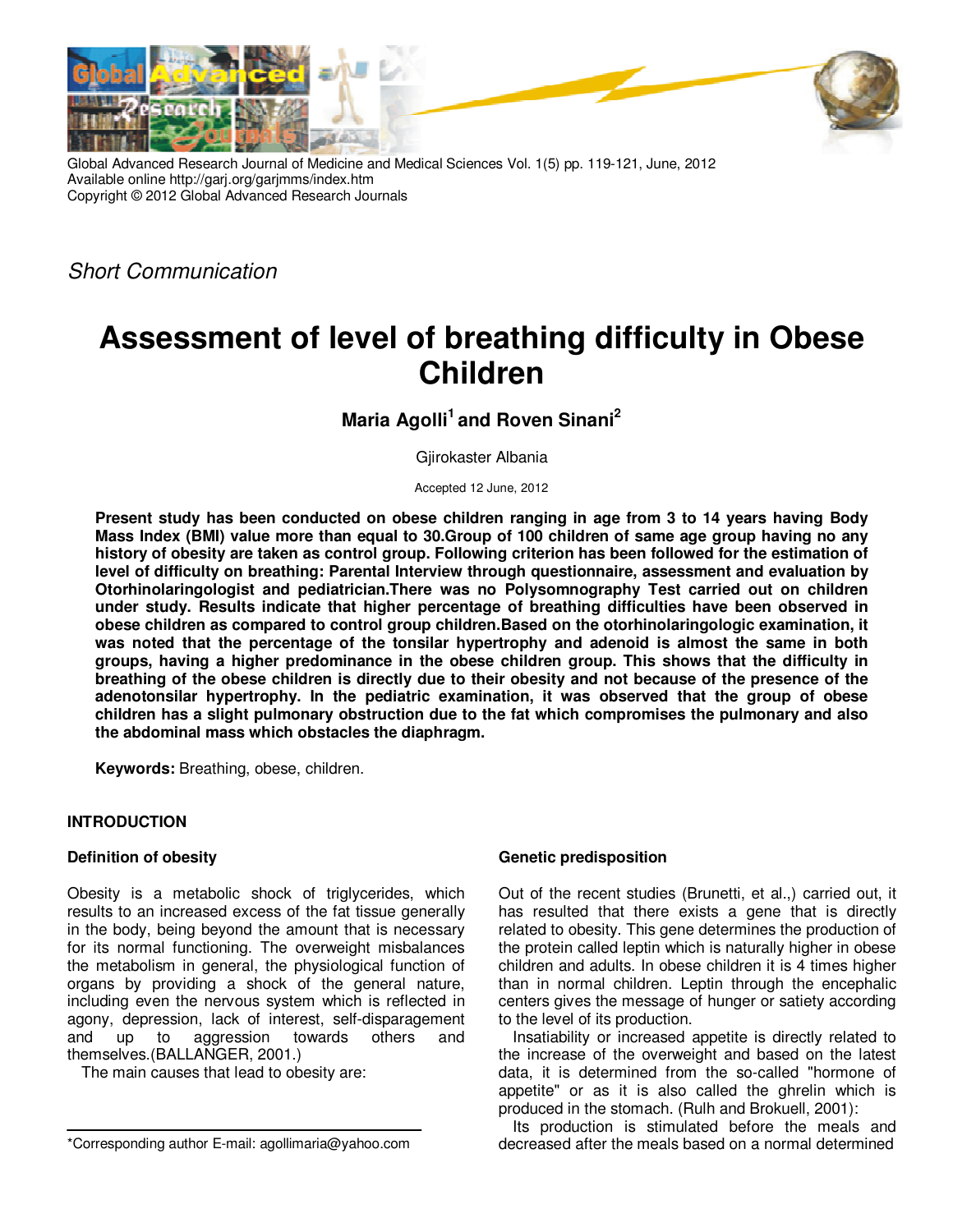balance, while the misbalance of its production is directly reflected in the consumption of food which is increased from 30% to 50%.

According to the researchers, this "hormone" is directly responsible for the rapid recovery of the lost kilograms after the loss of the weight. (Ross et al., 1998):

The effect of this "hormone" in the normalization of weight has a time frame on both cases: that of the overweight or loss of the weight. In the first case the effect is faster and this is a sound reason for the researchers to directly raise their attention on finding out the factors that determine the production of this hormone or as many authors cite the successes in this direction are closely related to the effective fight against obesity. (Savage et al., 2007)

Body Mass Index (BMI) classification is used for obesity determination and is calculated using formula

# **BMI Categories Weight/(body height)<sup>2</sup> (Kg/m<sup>2</sup> )**

- Underweight  $=$  <18.5
- Normal weight  $= 18.5 24.9$
- Overweight  $= 25 29.9$
- Obesity  $=$  BMI of 30 or greater

# **METHODOLOGY**

Questionnaire for the parents and educators includes<br>following<br>guestions: questions:

1. Does the child sleep with an open mouth?

2. Does he snore during the night?

3. Does there occur any interruption of breathing to the child during the night and how often? Does the child awake frightened during the night?

4. Is the child sleepy or tired during the day?

5. Does the child have any difficulty on breathing when playing or running during the day?

After the survey, there was conducted the otorhinolaringological examination of the children for tonsil hypertrophy and hypertrophy of adenoids.

the otorhinolaringological examination, a pediatrician examined the children for any pulmonary obstruction. To increase the accuracy of the study as the questionnaire which is the most important part of it contains some subjectivity in some doubtful cases where the subjective and objective examination does not match, it was decided to repeat the questionnaire and examine the children at certain times. We have tried to examine the children belonging to both groups at the moment that they did not have any health problem related to any infection of the upper respiratory system.

The ORL physician, pediatrician and biologist decided who were the children who had difficulty on breathing, after comparing the subjective and objective examination.

It was also searched in both groups for the OSAS (obstructive sleep apnea syndrome). This is a comparative study to see the difference between the obese children compared with the group of non obese children.

In the control group we tried to select children with normal weight only to avoid any influence on the study.

## **RESULTS**

Results of the present research indicates that about 12% of the children belonging to the obese children group had difficulty on breathing during the night. Age related differences show that the difficulties on breathing were seen more often to children of the age group of 3-9 years than those of 9-14 years old. The OSAS in the group of obese children is estimated to be 4%.Whereas about 6% of the children belonging to the control group have difficulties on breathing and 2% of them have OSAS. Objectively comparing the two groups of children that have difficulties i.e. those obese and non obese, it was noted that the OSAS group had a remarkable adenotonsilar hypertrophy. On the groups that do not have OSAS and have difficulty on breathing, it was noted an adenotonsilar hypertrophy, but on the group of obese children there were 3 children who did not have adenotonsilar hypertrophy and meantime displayed remarkable difficulties on breathing, indicating that obesity is an important factor in the development of the difficulty on breathing.

### **CONCLUSIONS**

At the end of this comparative study we evaluate that obesity is an important factor which directly affects the difficulty on breathing of children aged 3 -14 years. In this study it was observed that the number of obese children with breathing difficulties is higher than in the control group.It is worth mentioning that on the ORL examination of the obese children with breathing difficulties about 2% of them do not have adenotonsilar hypertrophy. This assumes that the obesity is the direct cause of the difficulties on breathing and is due to the fat mass that obstacles the upper and lower respiratory system especially during the sleeping of these children. This is a complex study where it is worthy to evaluate many external and internal factors that can affect it. We think that the study should be enriched with many other elements such as the level of difficulty while breathing, the level of OSAS, the study of the sleep polysomnography., the degree of obesity, comparison with the overwight children.

We believe that we will have the necessary means to complete this study.